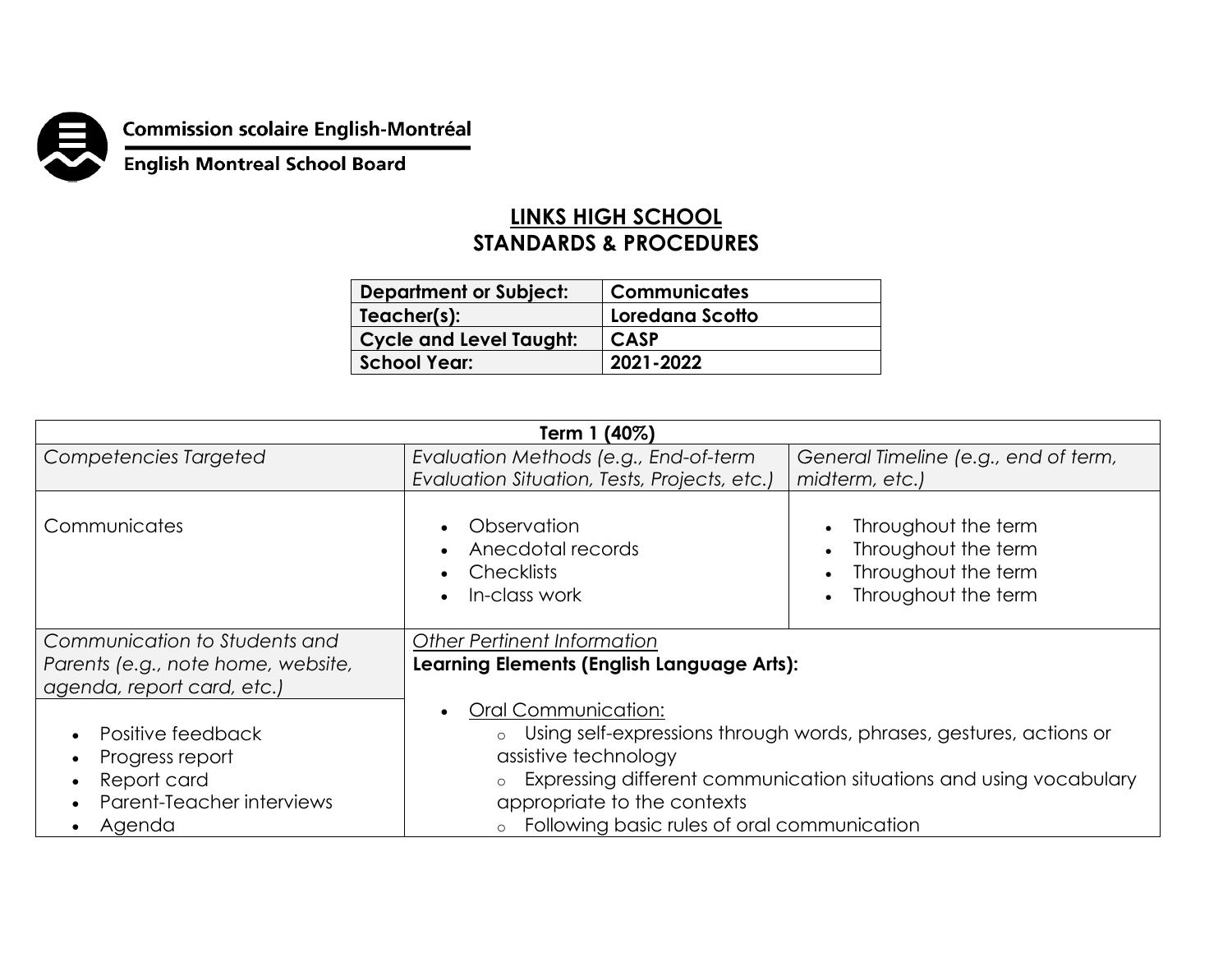| Reading:                                                                                                      |
|---------------------------------------------------------------------------------------------------------------|
| ○ Using word and picto recognition and identification strategies<br>o Deciphering meaning of functional words |
| o Demonstrating phonological awareness                                                                        |
| o Identifying important information in texts                                                                  |